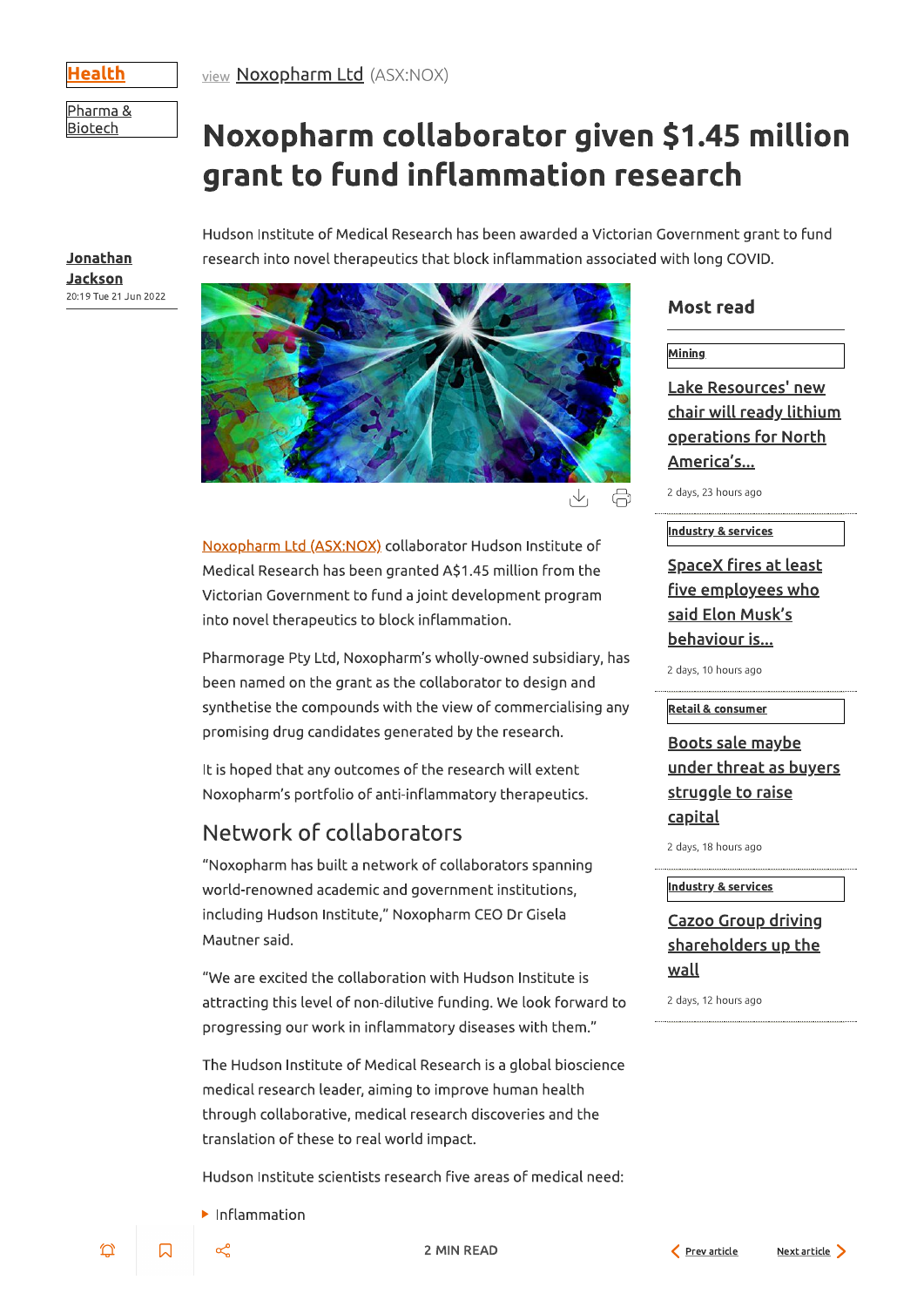- $\blacktriangleright$  Infant and child health
- $\blacktriangleright$  Cancer
- ▶ Hormones and health

The research is set to start in the coming weeks and run for about two years.

## About the research

The goal of this research is to identify novel drug compounds that dampen harmful excessive inflammation associated with COVID-19 infection.

If any drug candidates show promise of broader inflammatory indications, Noxopharm is likely to investigate their commercial and scientific potential.

Reducing excessive inflammation during COVID-19 infection is a critical part of limiting virus associated hospitalisations, intensive care admissions and deaths.

There is mounting evidence to suggest that chronic inflammation underpins post-infectious syndromes associated with long-COVID, which may impact as many as 60% of COVID-19 patients.

This research aims to fast-track the therapeutic development of new, targeted therapies to help manage acute and chronic inflammation.

## About Noxopharm

Noxopharm has three active drug development programs: its lead clinical-stage drug candidate Veyonda® and two innovative technology platforms – Chroma™ (oncology) and Sofra™ (inflammation and autoimmunity), which provide the basis for active development of a growing pipeline of new proprietary drugs.

Noxopharm also has a major shareholding in the US biotech company Nyrada (ASX:NYR) Inc, which is active in the areas of drug development for cardiovascular and neurological diseases.

### **View Price & Profile**

#### Add related topics to My Proactive

 $\mathfrak{D}$ 



Next article >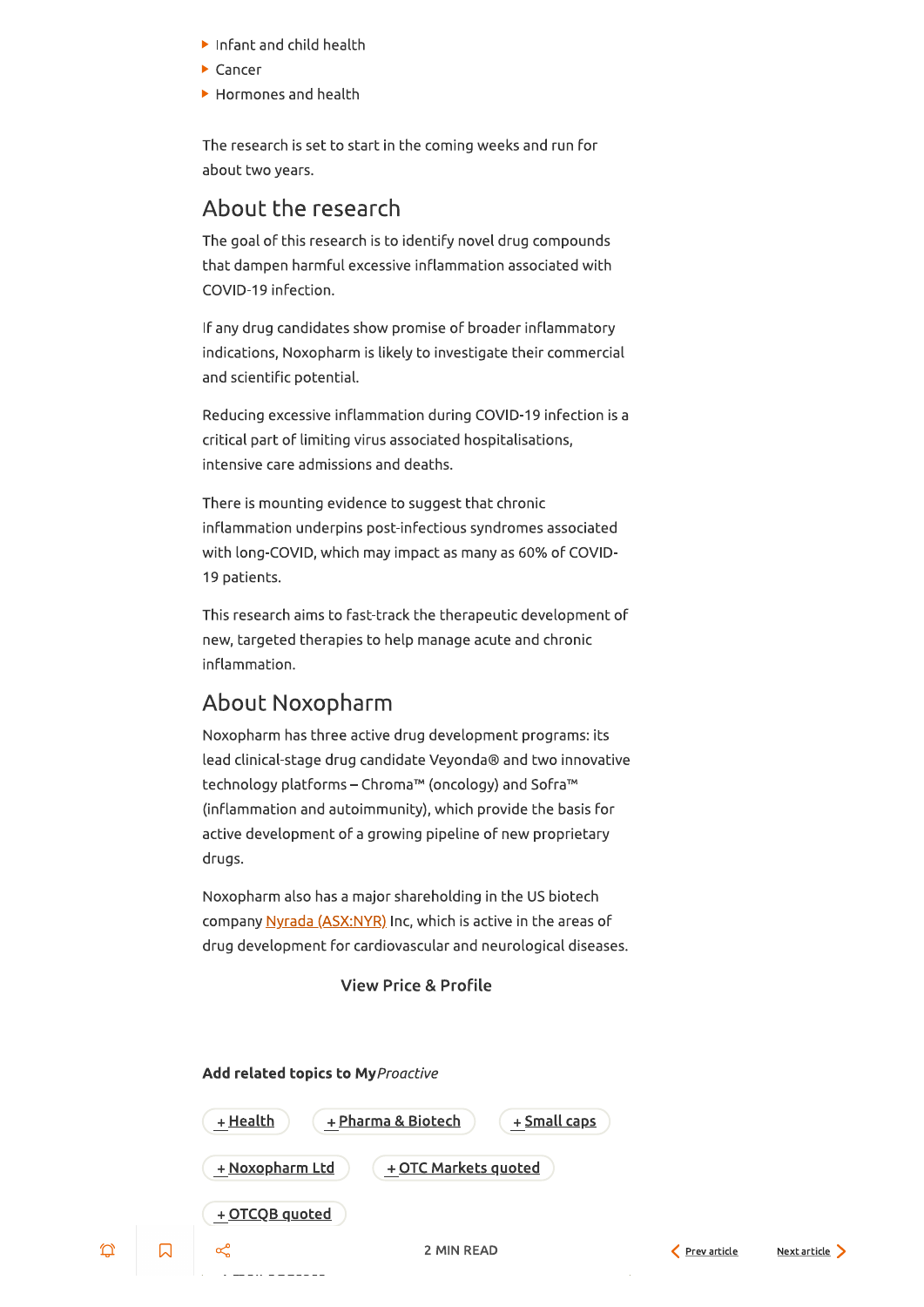## Sign up for Newsletter

Create your account: sign up and get ahead on news and events

## **NO INVESTMENT ADVICE**

Proactive Investors Australia Pty Ltd ACN 132 787 654 (the Company, we or us) provides you with access to the content set out above, including any news, quotes, information, data, text, reports, ratings, opinions,...

FOR OUR FULL DISCLAIMER CLICK HERE

# More on this story >



proactive

#### **Health**

Noxopharm's Veyonda® secures Orphan Drug **Designation from US FDA** 

on 03/21/2022

### **Health**

Noxopharm partner, California's City of Hope <u>Cancer Center, enrols...</u>

on 02/27/2022

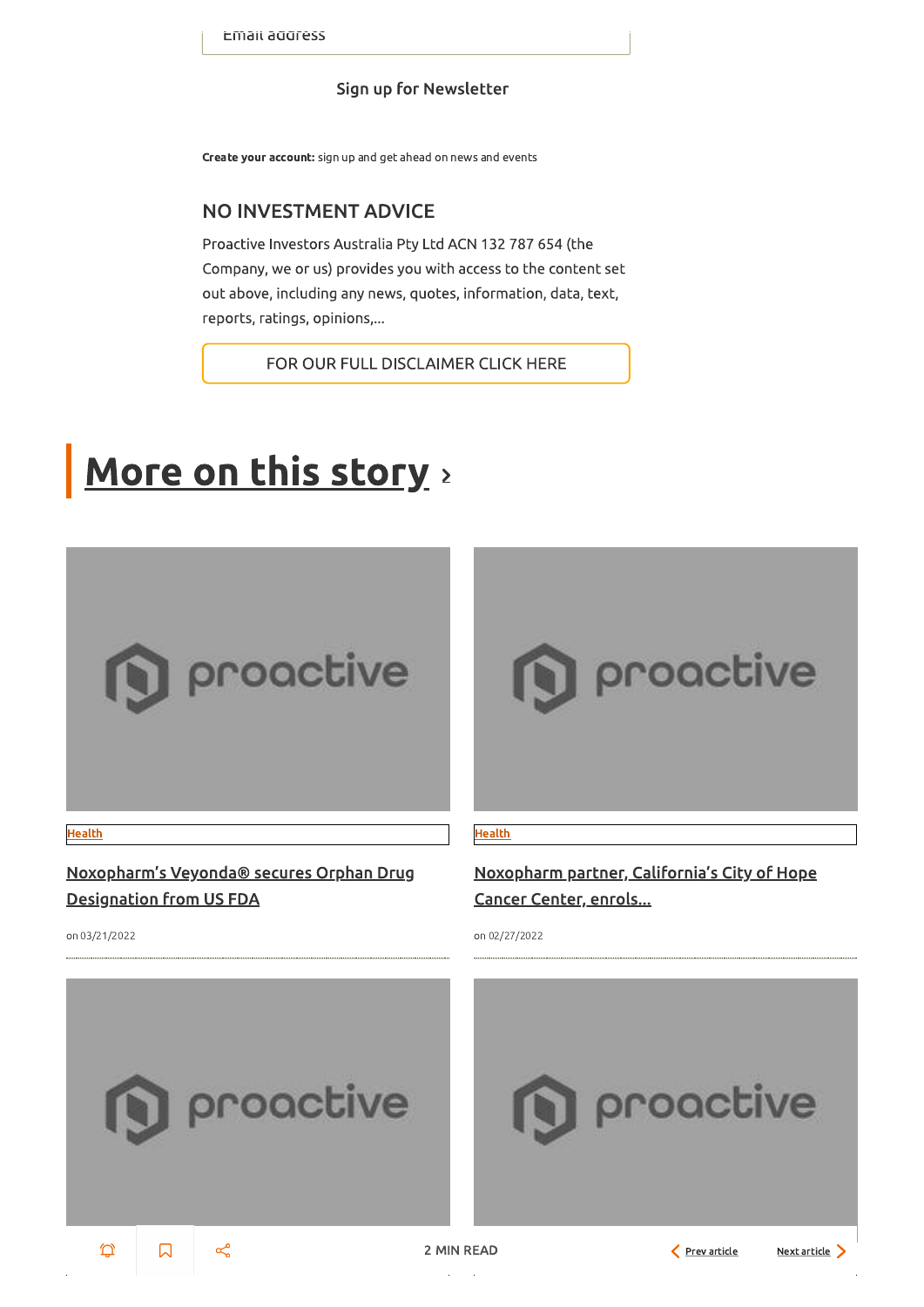Noxopharm's half-year results include strong cash position and...

on 02/21/2022

Noxopharm retrains focus on pancreatic cancer and ends December on...

on 02/01/2022

# Watch >



# Sonoro Gold sees strong demand for private placement, increases amount to...

Sonoro Gold CEO Ken Macleod joined Steve Darling from Proactive to share news the company has increased their Private Placement to 2.4 million dollars. Macleod shares with Proactive more about the demand they are seeing especially in tough market conditions. Macleod talks about the work they are...

### 6 hours, 28 minutes ago